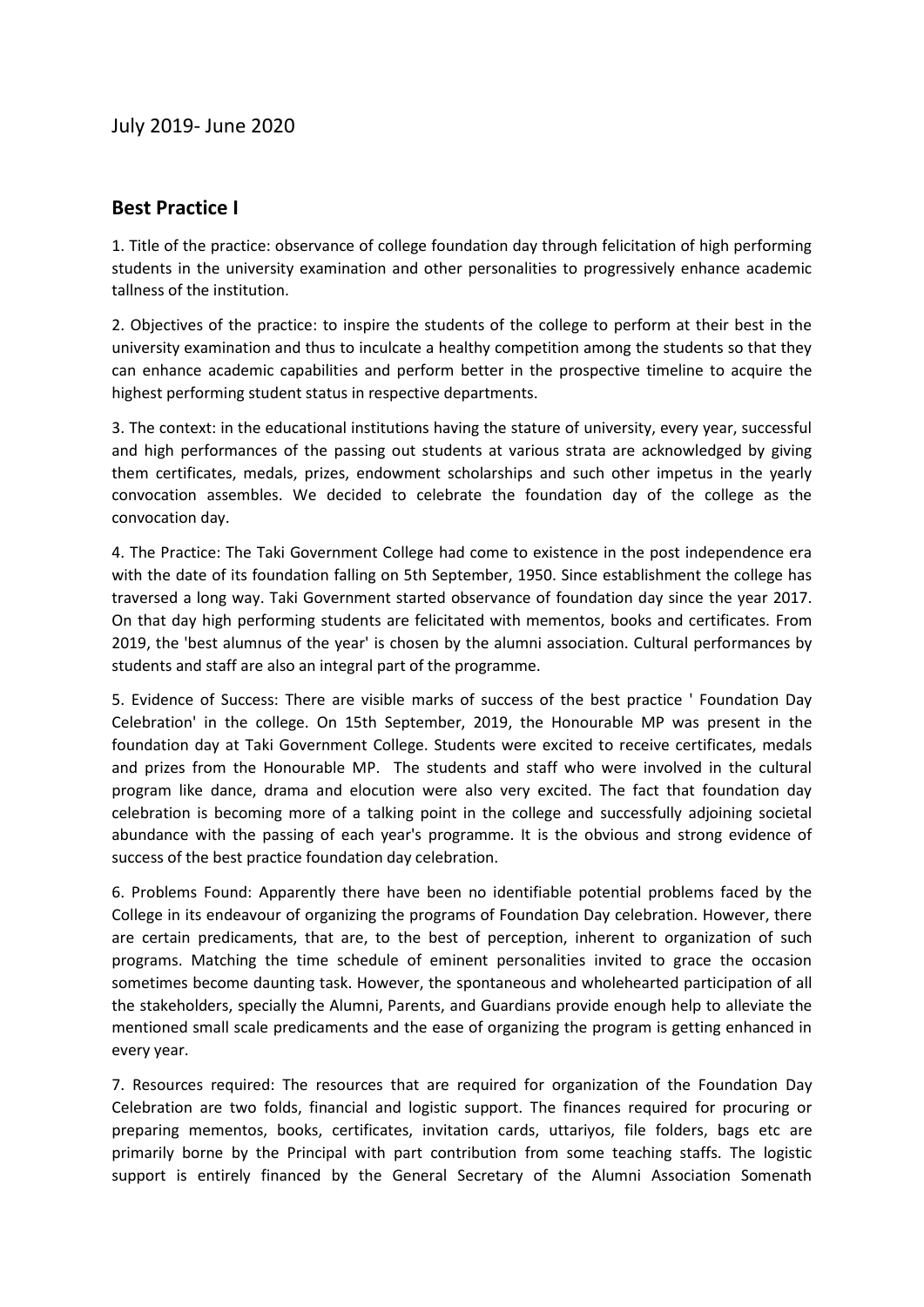Mukherjee who is the Chairman of the Taki Municipality by providing the auditorium hall of Municipality for the program. In this way the resources for the best practice 'Foundation Day celebration' are being arranged from personal contribution of people attached with the institution.

## **Best Practice II**

1. Title of the practice: Development of skills of the PG (Bengali) students towards Reviewing Books.

2. Objective of the practice: Most of the students of Taki Government College are from remote rural areas of North and South 24 Parganas (as the college is located very near of South 24 Parganas covering a wing of Sundarban) where they have little scope to be exposed to the ongoing state of the art cultural activities, which mainly take place in the state capital of urban areas. By incorporating such activities in the syllabus of the Bengali at the Post-graduate level, the institute tries to enhance the aesthetic skill of the students as well as to provide an opportunity for the students to make a future endeavours in these arena to enrich the already rich heritage of Bengali as well as Indian Culture.

3. The Context: The Students of Taki Government College most have rural background and have little scopes to nourish and flourish their creative potentials.

In such contexts, Taki Government College, having autonomous status in Post Graduate Courses, has incorporated two special papers in Bengali where students are to review books of fiction and interact with eminent writers. In 2019-20 before the Covid pandemic situation famous bengali writer Prochet Gupta was present in Taki Government college in a interactive session with PG Students of our college. In 6th July, 2020, during covid pandemic situation writer Sangita Bandopadhyay was also participated in an interactive session with the faculty members and students of PG Department of Bengali of Taki Government College in an online mode.

4. The practice: The post graduate Course in Bengali (4th Semester) had two special paper: Kathasahitya and Natak (Drama).

5. Evidence of success: Taki Government College located in a remote area away from city teaching underprivileged students from marginal background where above career oriented courses works as functional skills development for students to get allied jobs.

6. Problems Found: Unavailability of a fully equipped Auditorium for such activities.

During the covid-pandemic situation all the activities took place in online mode. As the students are mostly from remote and rural areas, internet data and network problem was found. Along with the pandemic situation, the Super cyclone 'Amphan' occurred on 16 May, 2020 which greatly enhanced such problems for doing such activities.

7. Resources Required: More funding are needed to organise such programs in enhanced frequency.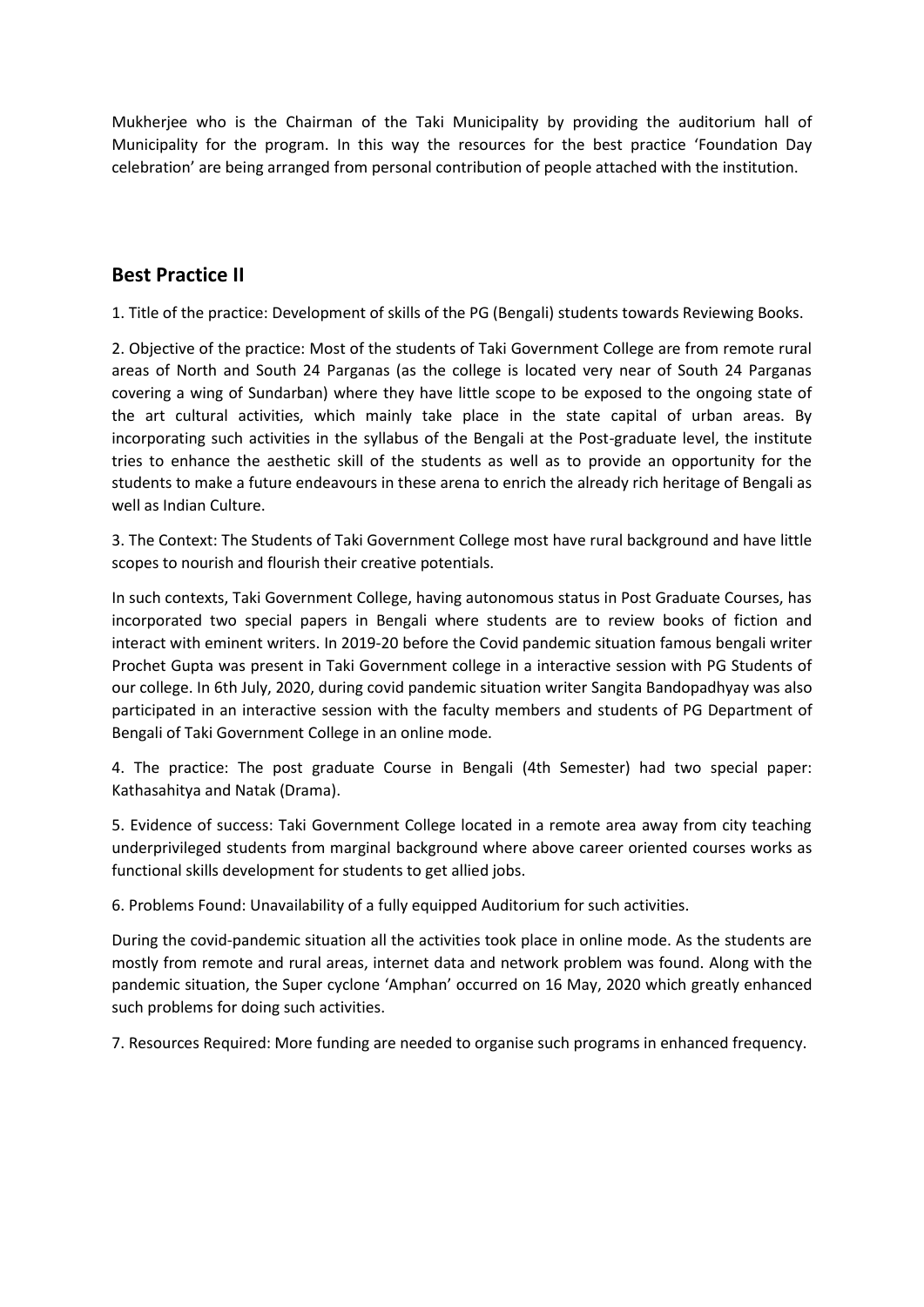## **Best Practice III**

1. Title of the practice: Organizing Camps by the students and faculty members of the college in the nearby areas of the College affected by super cyclone 'Amphan'.

2. Objective of the practice: The institution is committed towards the development of the community in and around it. The main thrust of the institution is to stimulate the students towards acquiring an assimilative learning. So, together with their academic pursuits, the Taki Government College is always involved to develop a panoptic view of life among its all stakeholders. All initiatives must need the involvement of the students and are taken

i) to hone the hidden potential of these young mind.

i) to render service to the community while studying in an educational institution.

(ii) to stimulate the social conscience among students.

iii) to provide them opportunity to work creatively and constructively with the community around the educational campus

(iv) to put the education they receive to concrete social use and specifically to work with and among the people;

v) to enhance knowledge of oneself and the community through a face-to-face with reality.

3. The Context: The extremely severe cyclone **Amphan** made landfall over the West Bengal coast on 20 May, 2020 and left a trail of destruction in many parts of the state and some areas of Bangladesh. The cyclone rendered thousands of people homeless, uprooted trees and electric poles and caused inundation of several areas. Amid the critical condition of coronavirus, the gigantic cyclone totally shattered the south and north 24 Parganas of West Bengal.

Taki Government College is located also very near of South 24 Parganas covering a wing of Sundarban, the most devastated region under this condition.

Our relief efforts specifically aim at restoring the lives of those affected by Cyclone **Amphan**, including that of people with disabilities as well as poor and marginalized people, women headed households, older people and pregnant and lactating mothers.

Present and former students and teachers of our college have raised funds to provide relief to people affected by Cyclone Amphan in the nearby villages.

4. The practice: A team of our present and former students and teachers went to some remote villages like **Ghuni and Chak Patli, Hasnabad, North 24 Parganas, West Bengal** on 27th May and 13th June, 2020 respectively. They distributed rice, daal, potatoes, onions, salt, mineral water, puffed rice, flattened rice, biscuits, milk powder, medicines, mosquito repellent etc to around 100 families of such villages near Sundarban, a region of severe and sweeping wreckage.

5. Evidence of success: Taki Government College arranged campaigns outside the college with the object of inseminating camaraderie among the participants. The students and staff who were involved in the program were also very excited. Such programs are organised with the goal of instilling an accommodating spirit among all the campers.

6. Problems Found: It was not very easy for the campers to reach out the affected areas and people living there as the road and communication were hampered due to cyclone and also due to the